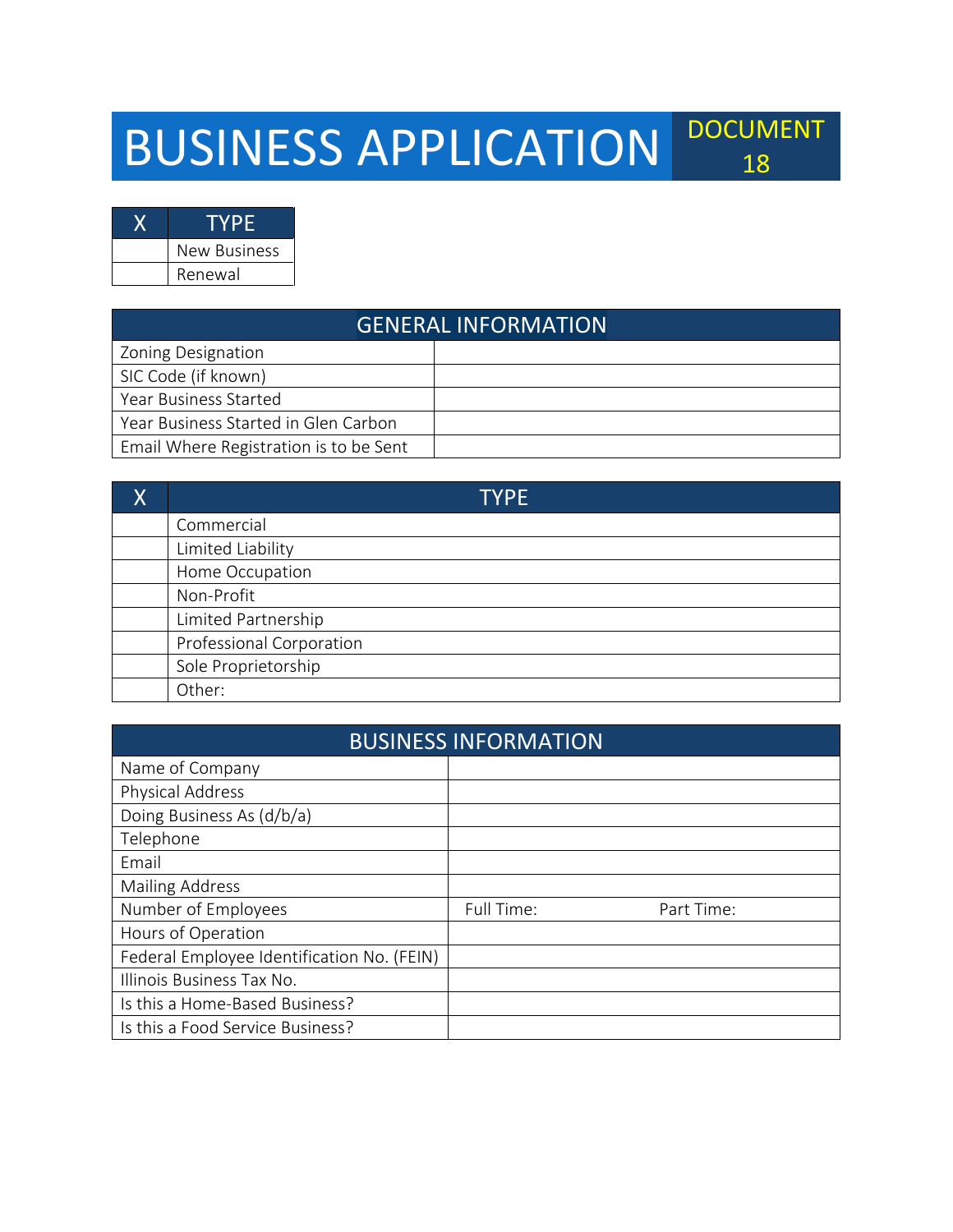## GIVE A BRIEF EXPLANATION OF THE DAY-TO-DAY OPERATIONS

## LIST FEDERAL, STATE OR COUNTY LICENSEE OR CERTIFICATES HELD

| LIST ANY TOXIC, FLAMMABLE OR<br><b>HAZARDOUS MATERIAL STORED ON SITE</b> | <b>LOCATON STORED</b> |
|--------------------------------------------------------------------------|-----------------------|
|                                                                          |                       |
|                                                                          |                       |
|                                                                          |                       |

| <b>BUSINESS OWNER</b> |  |  |  |
|-----------------------|--|--|--|
| Name                  |  |  |  |
| Name of Company       |  |  |  |
| Address               |  |  |  |
| Telephone             |  |  |  |
| Email                 |  |  |  |

| BUSINESS MANAGER/AUTHORIZED REPRESENTATIVE |  |  |
|--------------------------------------------|--|--|
| Name                                       |  |  |
| Name of Company                            |  |  |
| Address                                    |  |  |
| Telephone                                  |  |  |
| Email                                      |  |  |

| <b>CORPORATE INFORMATION</b> |  |  |
|------------------------------|--|--|
| Name                         |  |  |
| Name of Company              |  |  |
| Address                      |  |  |
| Telephone                    |  |  |
| Email                        |  |  |